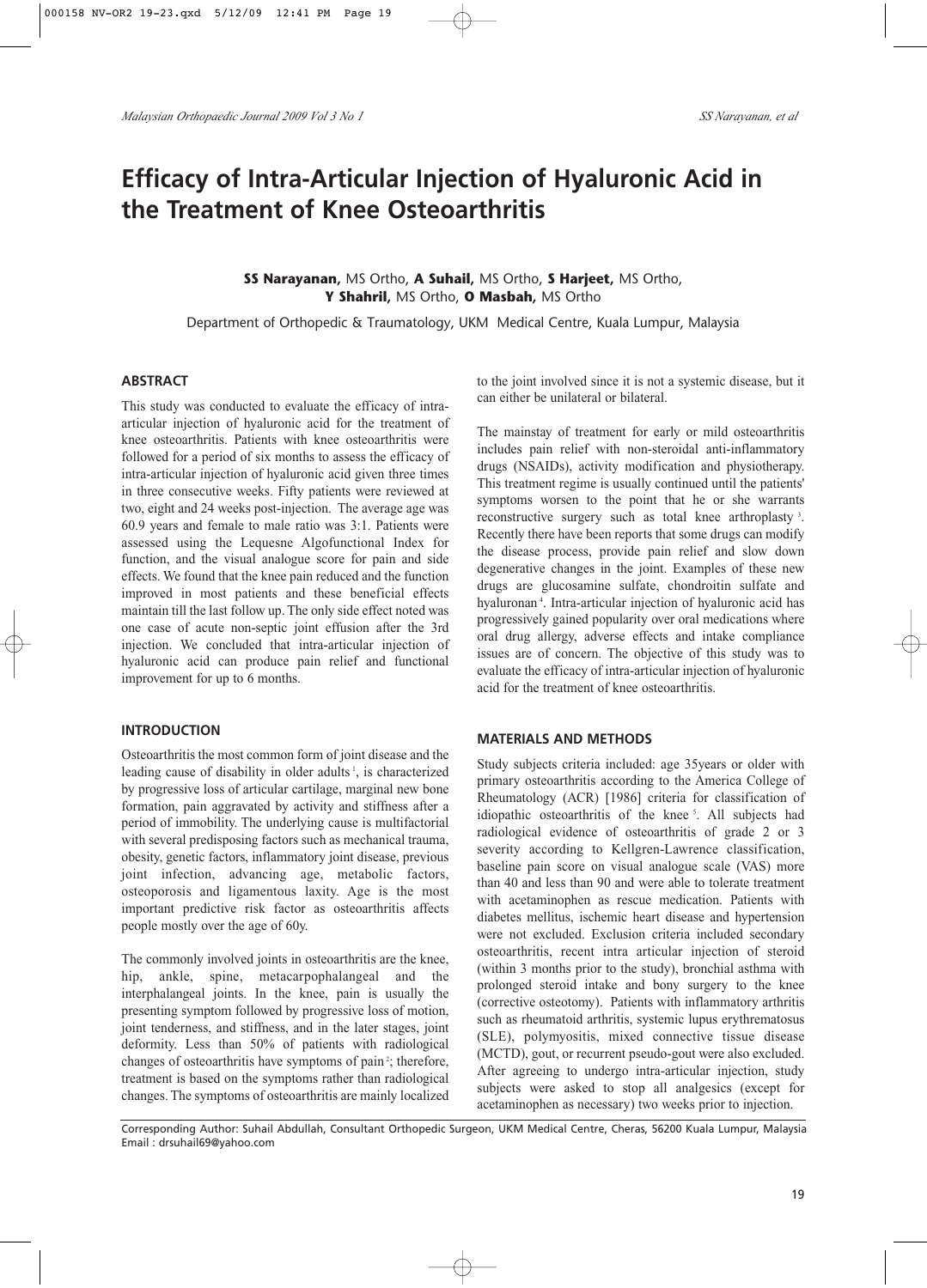On the morning of the first injection, physical examination was performed to assess for laxity, presence of crepitus, deformity and range of motion. Height and weight of the patients was also recorded to generate the body mass index (BMI). Pain severity was assessed using VAS for pain on standing (for the previous 24 hours) and pain after a 30 metre walk. Functional limitation was assessed again using Lequesne algofunctional index. Radiographs were repeated with Rosenberg weight bearing view to document the severity of the knee osteoarthritis according to the Kellgren-Lawrence grading system<sup>6</sup>. Written informed consent was obtained from all study subjects, and all were informed that they may opt out from this study at any time.

Intra-articular injection of hyaluronic acid (Synocrom, Syno-Vital) was used in this study. Hyaluronic acid is a long, unbranched polysaccharide chain. The injection was given 3 times at one-week intervals. Patients were also prescribed 'rescue analgesia' of acetaminophen to a maximum dose of 4gm a day.

Patients were then followed-up at 2, 8 and 24 weeks after the last injection. No rescue medication was allowed from midnight of the day before clinical review for each appointment. Compliance with prescribed study medications was determined by asking the patients about the quantity and type of rescue analgesia used. No other drugs for osteoarthritis were allowed during this period. After 6 months of follow-up all the data were then analyzed using statistical software (SPSS, Version 12 for Windows).

# **RESULTS**

Fifty-six patients were recruited for the study. The mean age was 60.6 years (range 37 to 83 years). There were 15 males and 41 females (male: female ratio was 1 to 3). Symptoms was present between five and ten years for 42.9% of the patients. On radiological evaluation, 30 patients (53.6%) were noted to have grade 3, while 26 patients (46.4%) had grade 2 osteoarthritis. Most patients did not have normal body weight. Fifty per cent were overweight, 25% were obese and 3.6 % were morbidly obese according to their calculated BMI (Figure 1).

Fifty of the fifty-six patients were available for evaluation at the end of six months. Two patients opted out at the first follow-up, two on the subsequent and two more on the last follow up at 24 weeks. In total, this amounted contributed to a dropout rate of 10.5%.

Pain, assessed by use of the visual analogue score (VAS), revealed an average pain score of 6.96 pre-injection for standing during the previous 24 hours and 8.28 for walking 30m. From this base line, the value dropped to 5.77 and 7.04 respectively at 2 weeks after the third injection. There was continuous improvement, with the value at 4.00 and 5.13 at the 8th week, and 3.58 and 4.71 at the last follow-up at 24 weeks. The basic pattern of change was similar to that of the Lequesne algofunctional index (Figure 2). A paired t- test performed for periods between pre-injection and second week, eighth week and 24th week showed significant statistical differences. Between zero and two weeks, the mean was 1.19 (SD 1.36); between zero and eighth weeks the mean was 2.96 (SD 1.82), and lastly between zero and 24 weeks the mean was  $3.39$  (SD 2.18) ( $p$ < 0.01for all comparisons).

During the first two weeks, assessment for standing showed that 40 out of 54 (74%) had improvement, 13 out of 54 (24%) remained unchanged and one out of 54 (1.8%) worsened. Between second and eights week standing assessment revealed that 44 out of 52 (84.6 %) improved, six out of 52 (11.5%) remained static and two out of 52 (3.8%) worsened. Lastly, between the 8th and 24th week, assessment for standing showed that 22 out of 52 (42.3%) improved, 20 out of 52 (38.4%) remained static and 10 out of 52 (19.2 %) worsened (Figure 3).

For walking 30m, 43 out of 52 (82.6%) improved, while nine out of 52 (17.3 %) remained the same at two weeks after the last injection. Between the second and eighth week, 38 out of 54 (70.3%) improved, 14 out of 54 (25.9%) remained unchanged and one worsened. Then, between the eighth and 24th week, walking 30m revealed that 19 out of 52 (36.5%) improved, 22out of 52 (42.3 %) remained static and 11 out of 52 (21.1%) worsened (Figure 4).

Based on the mean value of the Lequesne algofunctional index for the whole group, we could see a gradual improvement in function from pre-injection to 2, 8 and 24 weeks post-injection At pre-injection, the mean Lequesne index score was 10.38 points, at two weeks it was 9.32 points, at eight weeks, it was 7.27 points and at 24 weeks it was 6.84 points. Overall improvement at the last follow up was  $34.5\%$  (p<0.01) compared to the pre-injection value. We also noted that at eight weeks the improvement was already in the region of 3.3 points, corresponding to a 30% improvement  $(p<0.01)$ . This observation indicated that functional improvement mainly occurred within the first 8 weeks (Figure 5 & 6).

One case was complicated by non-septic acute knee effusion, which mimics septic arthritis. This particular patient developed knee swelling about a week after the third injection. The patient recovered uneventfully with only analgesics and anti-inflammatory medications.

# **DISCUSSION**

Pain was the single most important reason for the patients to seek medical attention for their knee problems. Activityrelated discomfort led to variable timing of presentation of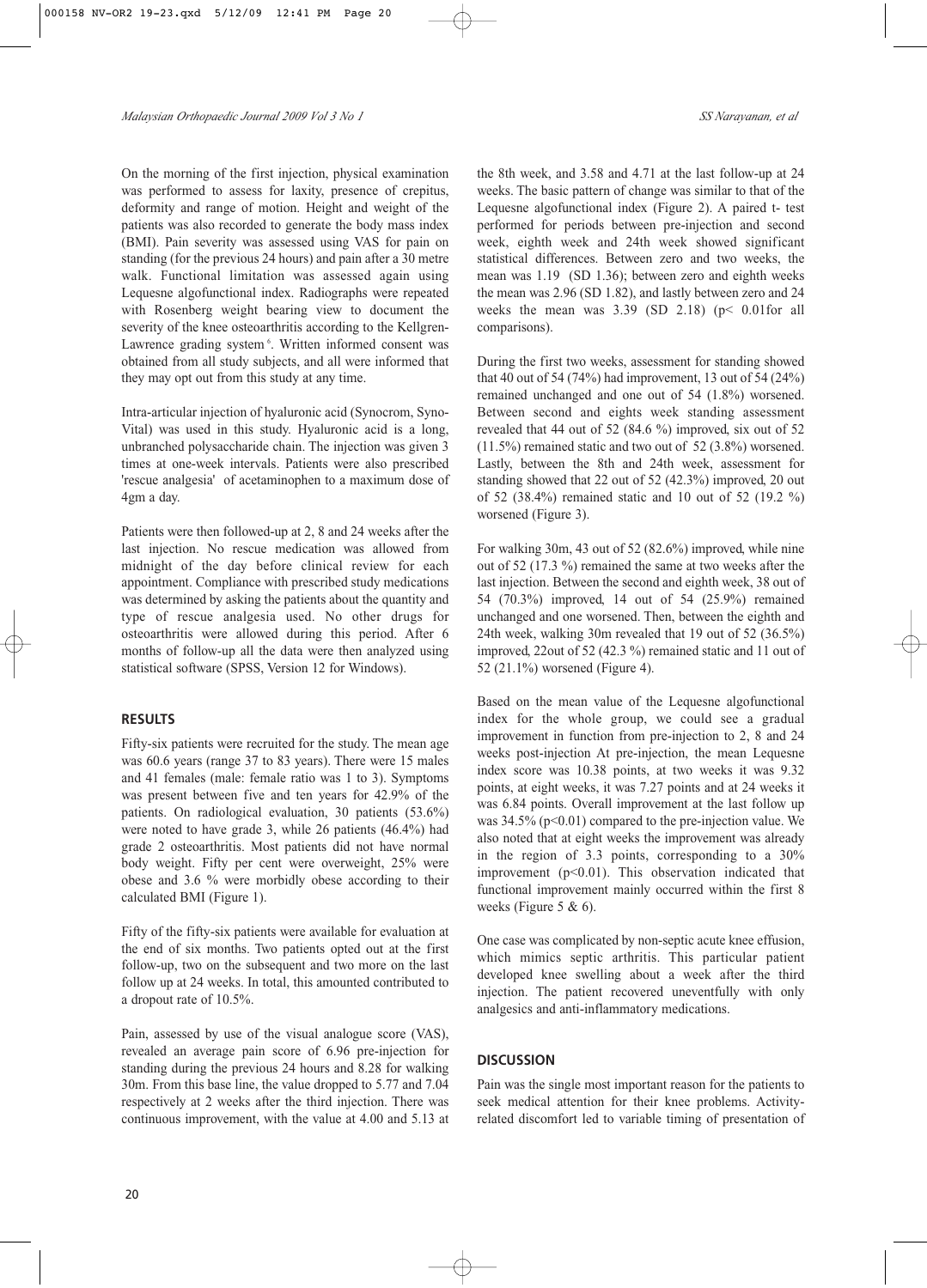

**Fig. 1:** Distribution of obesity in patients with knee osteoarthritis.



**Fig. 3:** Progress of patients over time according to VAS (standing).



**Fig. 5:** Lequesne algofunctional index according to the duration of follow-up.



**Fig. 2:** Mean VAS score over the duration of follow-up.



**Fig. 4:** Progress of patients over time according to VAS (30 m walk).



**Fig. 6:** Progress of patients over the six months.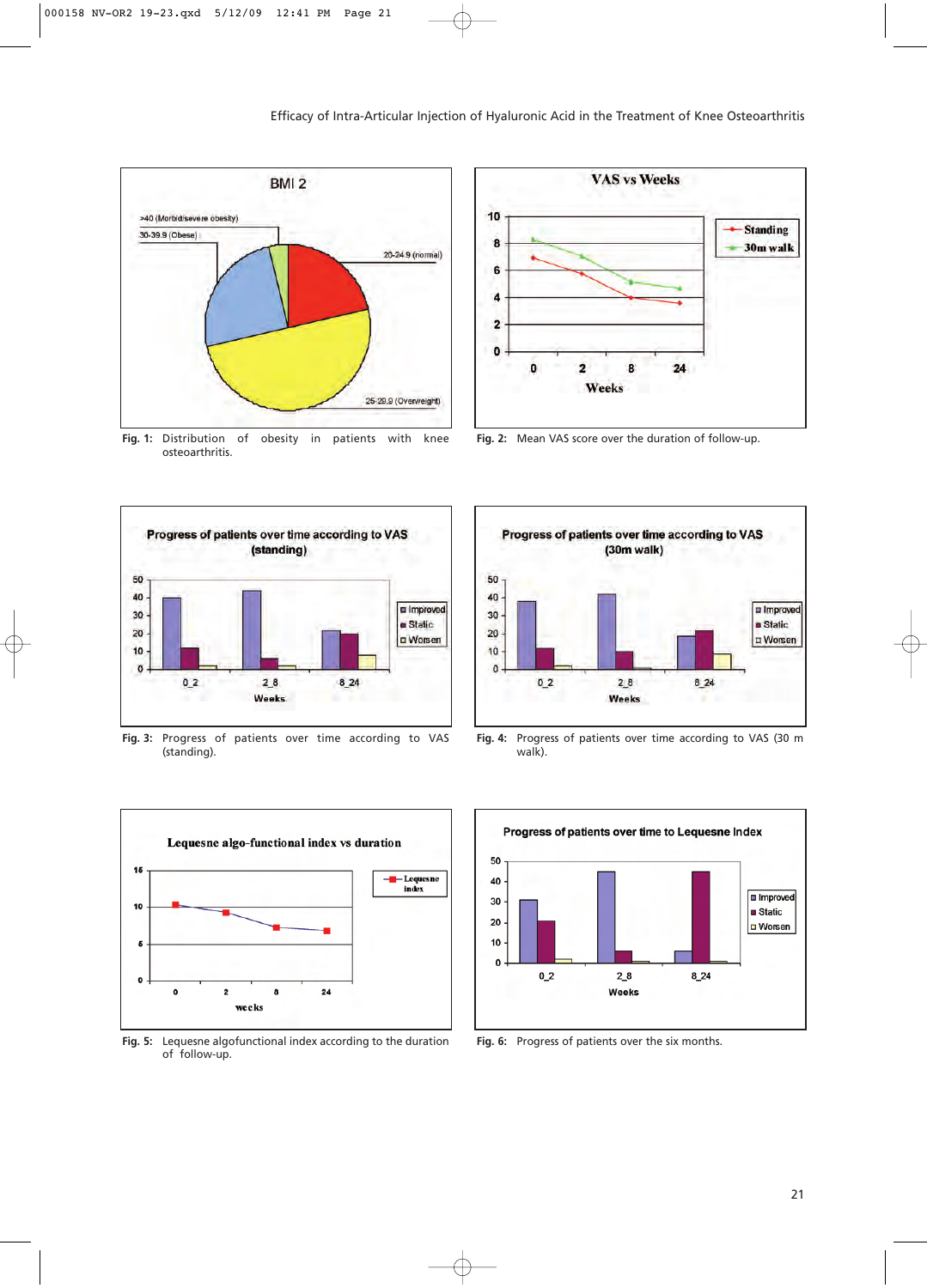these patients for medical treatment. There is of course variation in each individual's pain threshold. Some are able to withstand pain for longer duration than others. The VAS values also showed gradual but significant improvement in terms of pain at rest or after a 30m walk with the most significant improvement recorded at the second follow-up (8 weeks following the third injection). Thereafter, a large group of the patients experienced sustained pain relief till the end of twenty-four weeks. A small number of study subjects started developing pain similar to pre-injection discomfort and corresponding deterioration in pain scores.

Obesity is closely related to the overall picture of these patients either having osteoarthritis in the first place as well as to the effectiveness of the treatment regime<sup>7</sup>. Many patients tend to state that family history as the reason for their obesity and a significant number attribute progressive increase in weight to activity restriction<sup>8</sup>. We observed a gradual decrease in the usage of escape drugs in the course of the treatment. The escape medication in this study was acetaminophen.

It should be noted that hyaluronic acid injections can play a role in early management of osteoarthritis especially for those with allergies to glucosamine and also those with severe gastrointestinal tract disorders secondary to NSAIDS. At the other extreme, are the surgical candidates for knee replacement who are sadly not fit for surgery, so would require intra-articular injections for symptomatic relief. Patients who benefited most from these injections were those with early, mild to moderate osteoarthritis. We believe that a treatment regime of three injections resulted in satisfactory outcomes in the current study but there is still room for improvement in the formula of the hyaluronic preparation, duration of regime and perhaps also in the technique for administering the injection. Lequesne defined effective treatment as those leading to a 30-40% improvement in score at time of follow-up<sup>9</sup>. The reduction of Lequesne score for the current study following treatment (from 10.38 to 6.84) points represents an improvement of 34.5%, and is thus defined as effective.

The limitation of this study is the inability to exclude the placebo effect of this injection as there is no comparative arm involved; further, a longer duration follow up would provide more information on the long term functional outcome. Finally, there is a possibility of recruitment bias since the study was based on a single institution.

## **CONCLUSION**

The results of this study showed that a regime of three intraarticular injection of hyaluronic acid administered in three consecutive weeks has a significant effect on functional outcome and reduction of osteoarthritic knee pain for at least six months.